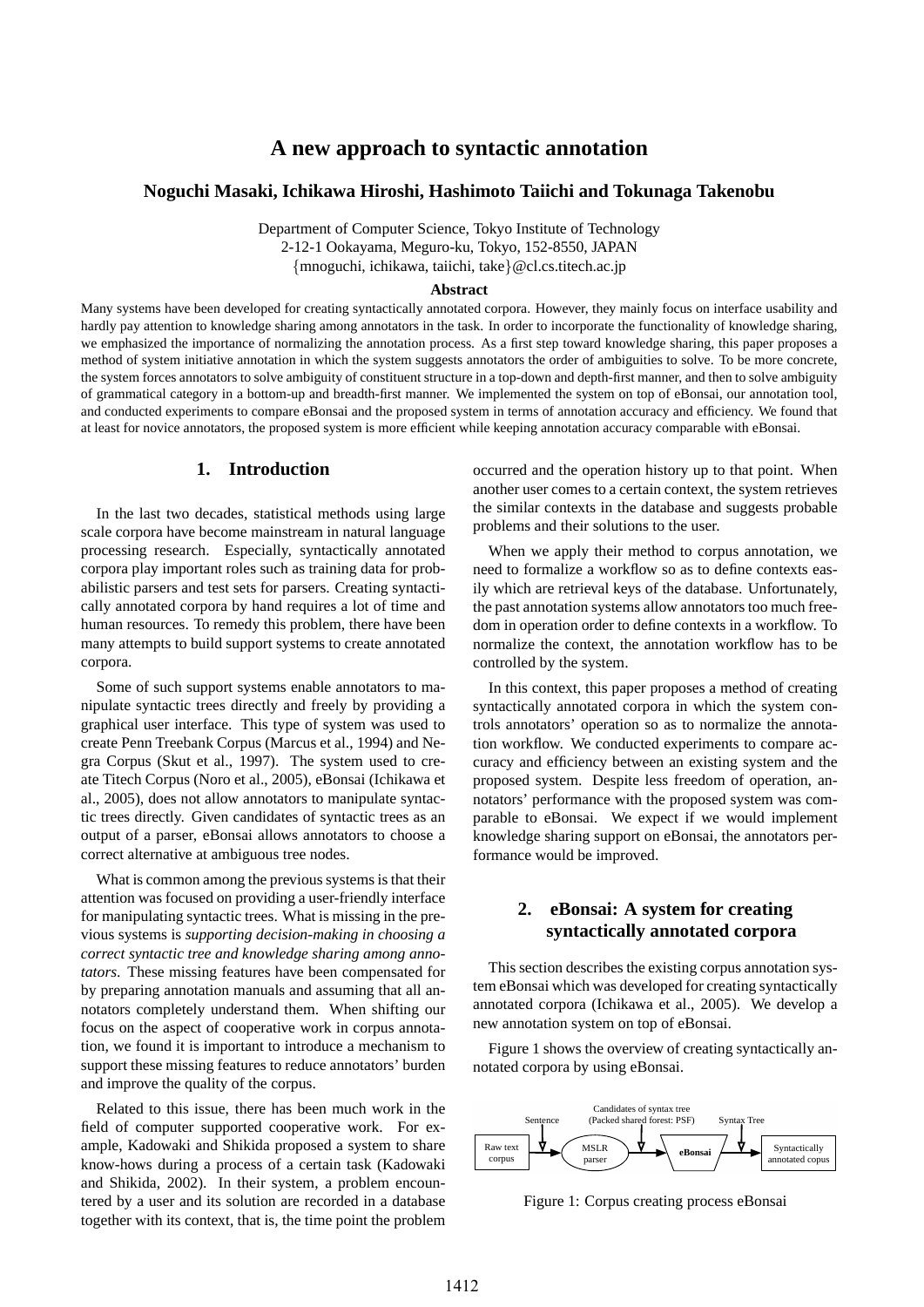

Figure 2: Interface of eBonsai

The flow of creating the corpus is as follows:

- 1. select a sentence from a raw text corpus
- 2. analyze the sentence with the MSLR parser
- 3. choose a correct syntax tree from the output of the parser by using eBonsai
- 4. store the correct syntax tree in the syntactically annotated corpus

The MSLR parser (Shirai et al., 2000) outputs candidates of syntactic trees which is represented as a packed shared forest (PSF) (Tomita, 1986). Annotators manually choose a correct syntax tree from the PSF.

The current eBonsai interface shows a single syntax tree at a time among the output of the parser. Figure 2 shows a screenshot of the eBonsai interface. Annotators solve ambiguities of nodes to narrow the number of candidate trees down to a correct one. Ambiguous nodes are colored in the interface which give annotators clues to work on. Since we adopt phrase structure grammars, there are two types of ambiguities: ambiguity in constituent structure and ambiguity in grammatical category. These ambiguities are denoted in different colors.

Annotators choose any colored node and select a correct choice in the pop up menu. When an ambiguity is solved, dependent ambiguities are automatically solved as well. There is no restriction on the order of ambiguous nodes to solve. It is entirely up to the annotators.

### **3. Controlling the annotation process**

As we mentioned in section 1., introducing the knowhow database can help sharing knowledge of problem solving among participants of a cooperative work. The key of the database is a context of the work process, that is, the time point a problem occurred and the operation history up to that point, and the information to retrieve is a problem description and its solution in that context. By consulting the database, the system can suggest probable problems and their solution automatically to the annotators when they come across the similar context in their work process. In order to increase the chance of retrieving similar cases, the database keys should be normalized as much as possible.

When applying this idea to creating syntactically annotated corpora, normalizing the order of solving ambiguities or building a partial structure becomes crucial. In the past systems supporting corpus annotation, annotators have freedom in the order of annotating information and that makes it difficult to find similar contexts in the annotation process. This fact leads us to the idea of controlling the annotation process by the system. We will incorporate the idea of system initiative annotation into eBonsai which was described in section 2..

#### **3.1. The order of disambiguation**

As mentioned in section 2., eBonsai asks annotators to solve ambiguities in the parsing result of a sentence. Since we adopt phrase structure grammars, we have two types of ambiguities: ambiguity in constituent structure and ambiguity in grammatical category. eBonsai highlights these different types of ambiguities in different node colors in a syntactic tree through a graphical user interface. The order of ambiguities to solve is entirely left to the annotators.

In the proposed method, the system forces annotators to solve ambiguities in constituent structure first, then ambiguities in grammatical category. We can reduce the diversity of the annotation process by fixing the order of disambiguation in this way.

Since ambiguities in constituent structure have dependency with each other, solving an ambiguity might implicitly disambiguate other ambiguities. Such implicit disambiguation is performed automatically by the system. Considering the order of solving ambiguities in constituent structure, solving ambiguities in lower nodes in a tree might delete a correct option in upper nodes even though the choice in the lower node is locally correct. We have encountered such cases in our past experience in creating Titech Corpus (Noro et al., 2005). Therefore the system forces annotators to solve ambiguities in constituent structure in top-down and depth-first manner.

On the other hand, ambiguities in grammatical category are solved in bottom-up and breadth-first manner, since lexical information of words provides important clues to decide grammatical categories.

### **3.2. An example**

We explain the proposed method using an example below.

"They are flying planes with radio control."

First, the system constructs a packed shared forest (PSF) without grammatical category label from the output of the parser. Figure 3 shows the initial PSF of the example sentence. A rectangle enclosing multiple nodes represents a packed node denoting an ambiguity in constituent structure.

The order of solving ambiguity in constituent structure is calculated by traversing this PSF. A packed node is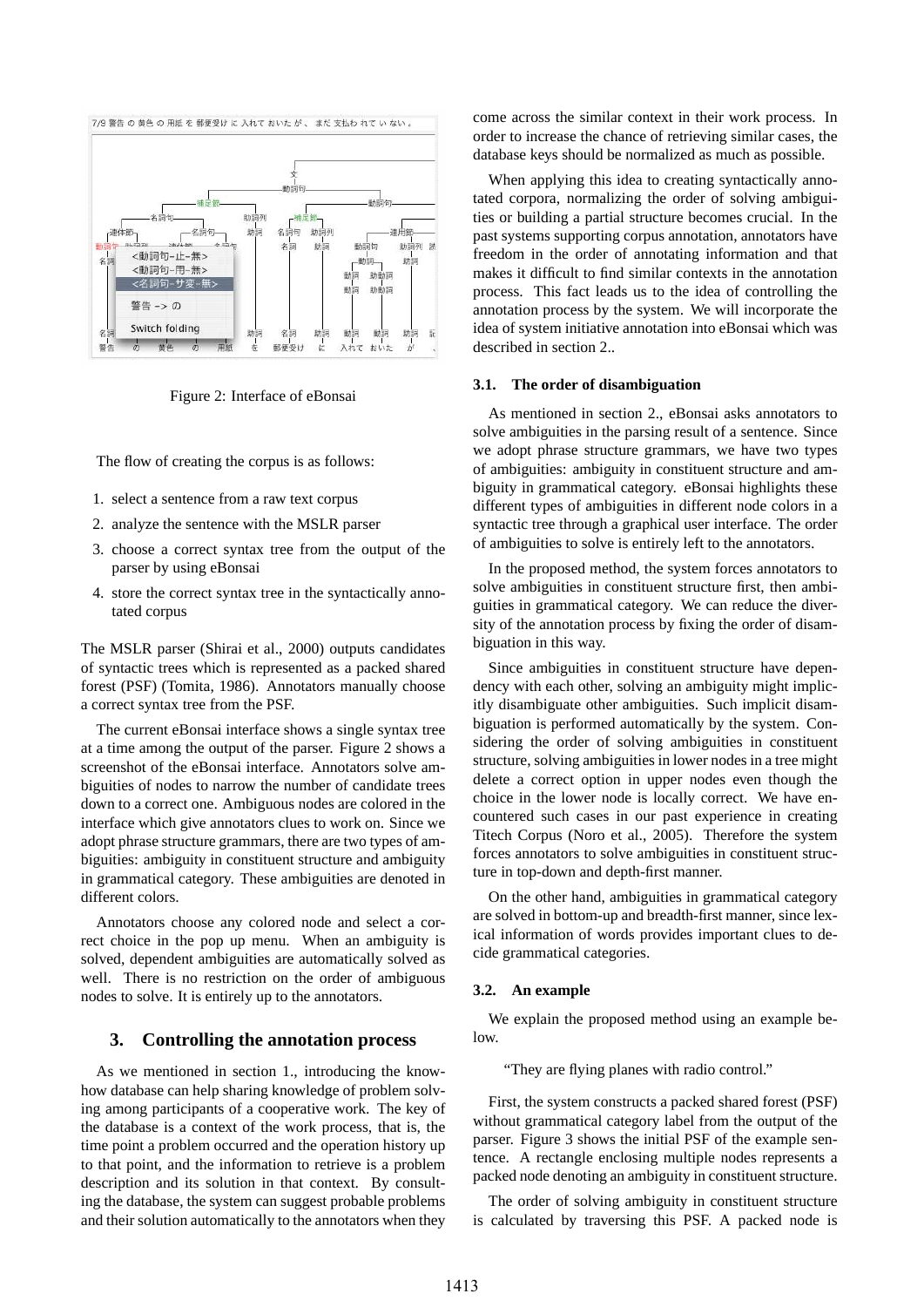

Figure 3: The initial PSF



| 1. | are flying                       |
|----|----------------------------------|
|    | planes with radio control        |
| 2. | are flying                       |
|    | planes                           |
|    | with radio control               |
| 3. | are                              |
|    | flying planes with radio control |

Figure 4: Presentation of options at packed node (A)

| ない。             |                                   |
|-----------------|-----------------------------------|
| 変更数:0<br>やり直し:0 | Undo<br>Redo                      |
|                 | 警告の 黄色の 用紙を                       |
|                 | 郵便受け に 入れて おいた が 、 まだ 支払わ れて い ない |
|                 | 警告の黄色の用紙を郵便受けに入れておいたが、            |
| $\mathbf{2}$    | まだ 支払わ れていない                      |

Figure 5: Interface of the proposed method

In each choice, each segment in a line corresponds to a word sequence which is dominated by the immediate child of a choice node in the packed node. For example, node  $A_1$ has two immediate children X and Y and they dominate the word sequence "are flying" and "planes with radio control" respectively. Thus, this process is similar to the immediate constituent analysis. Since packed node (A) dominates "are flying planes with radio control", the subject "They" is not



Figure 6: The PSF after choosing choice 3

shown in the choices of Figure 4. In the actual interface (shown in Figure 5), a whole sentence is always shown in the top line and the current target part is highlighted with a colored background.

At this choice point, selecting choice 3 leads to the PSF shown in Figure 6.

Searching for a packed node continues in a top-down and depth-first manner and packed node (B) is found. The choices at node (B) are presented as node (A). This process continues likewise until all the packed nodes are disambiguated as shown in Figure 7.



Figure 7: Uniquely determined constituent structure

Once a constituent structure is determined, the system constructs a packed shared forest with grammatical category labels in each node. Figure 8 shows the PSF at this stage. Similar to the disambiguation process in constituent structure, a rectangle enclosing multiple nodes represents a packed node. Note that ambiguity in grammatical category is packed in this case.

In disambiguating grammatical category, the system searches a packed node in bottom-up, breadth-first and leftto-right order. In this example (Figure 8), packed node (C) is found first. Possible grammatical categories are presented to annotators as shown in Figure 9. Each choice consists of several lines. The last line always displays one of possible grammatical categories with its child categories.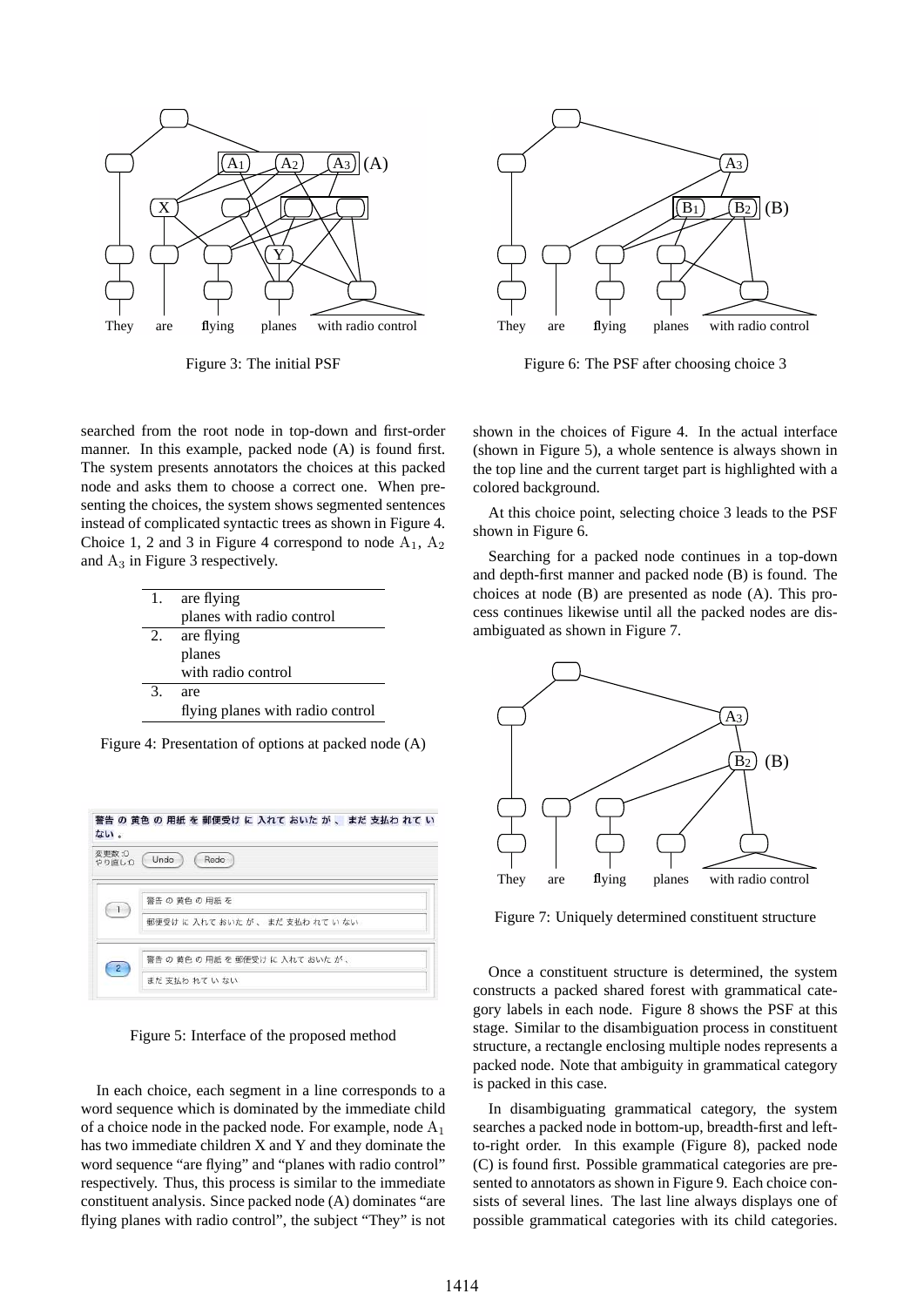

Figure 8: PSF for disambiguation of grammatical category



Figure 9: Choices at packed node (C)

In this case, both categories have one child category  $\langle N \rangle$ . The preceding lines display child categories and its dominating word sequence.

After selecting choice 1, the system traverses the PSF in bottom-up and breadth-first order to find the next packed node (D). This process continues likewise until all packed nodes are disambiguated like Figure 10.



Figure 10: Fully disambiguated PSF

Note that during the entire process of disambiguation (annotation), the system always takes the initiative on deciding which ambiguity to solve next. This is an advantage for both the annotators and the system, because the annotators do not have to worry about choosing the ambiguity to solve next, and it is easy for the system to keep track of the annotators' behavior. The latter will be particularly advantageous when transferring the know-how of skilled annotators to the novice, since the annotators' behavior is normalized to a certain extent.

# **4. Experiments**

We conducted experiments to compare accuracy and efficiency between eBonsai and the proposed system. The

Table 1: Results of experts

|                 | eBonsai | Proposed system |
|-----------------|---------|-----------------|
| Accuracy $[\%]$ | 78.5    | 74.3            |
| Ave. time [sec] | 42.5    | 35.4            |

Table 2: Result for novices

|                 | eBonsai | Proposed system |
|-----------------|---------|-----------------|
| Accuracy $[%]$  | 52.9    | 49.6            |
| Ave. time [sec] | 49.6    | 42.9            |

subjects are divided in two classes: a novice class and an expert class. The novice class includes 18 subjects who have no experience in corpus annotation. While the expert class includes 2 subjects who have experience in creating Titech corpus with eBonsai.

We build two test set each of which consists of 200 sentences. They are extracted from Titech Corpus containing about 20,000 syntactically annotated sentences. The extraction is performed basically at random only ensuring that the average numbers of trees of sentences are balanced among the test sets.

Since the expert class subjects have experience with eBonsai, both of them annotated a test set with eBonsai first, and another test set with the proposed system. To see the effect of difference of test set, two subjects used the different system in annotating the same test set.

The novice subjects were divided into two groups in terms of the order of systems, and the combination of the system and the test set. Ahead of the experiment, the novice subjects had a training session with 30 sample sentences which were not included in the test sets. In the training session, instructors first explained the goal of their task, and the subjects actually worked on the sample sentences. During the training, the subjects were allowed to ask the instructors any question. In the experiment, the subjects were instructed to complete the task by themselves.

Table 1 shows the results of experts in terms of the average accuracy and the average time to annotate a sentence.

For Experts using the two systems, eBonsai has a slightly higher accuracy. This might be because they have already had experience with eBonsai and are used to the system. eBonsai shows a lot of information such as labels and structures at one time. The proposed system, however, shows only the word sequences and the segmentations. This difference in the amount of information provided might cause the difference of accuracies. On the other hand, the proposed system is slightly better in the average time to annotate a sentence. The reason for this is that the annotators do not have to select which ambiguous node should be solved next with the proposed system. Additionally, it is a problem that the accuracy for experts is less than 80% regardless of which system is used. Since the reliability of the corpus is dependant on the constituency, at the stage of creating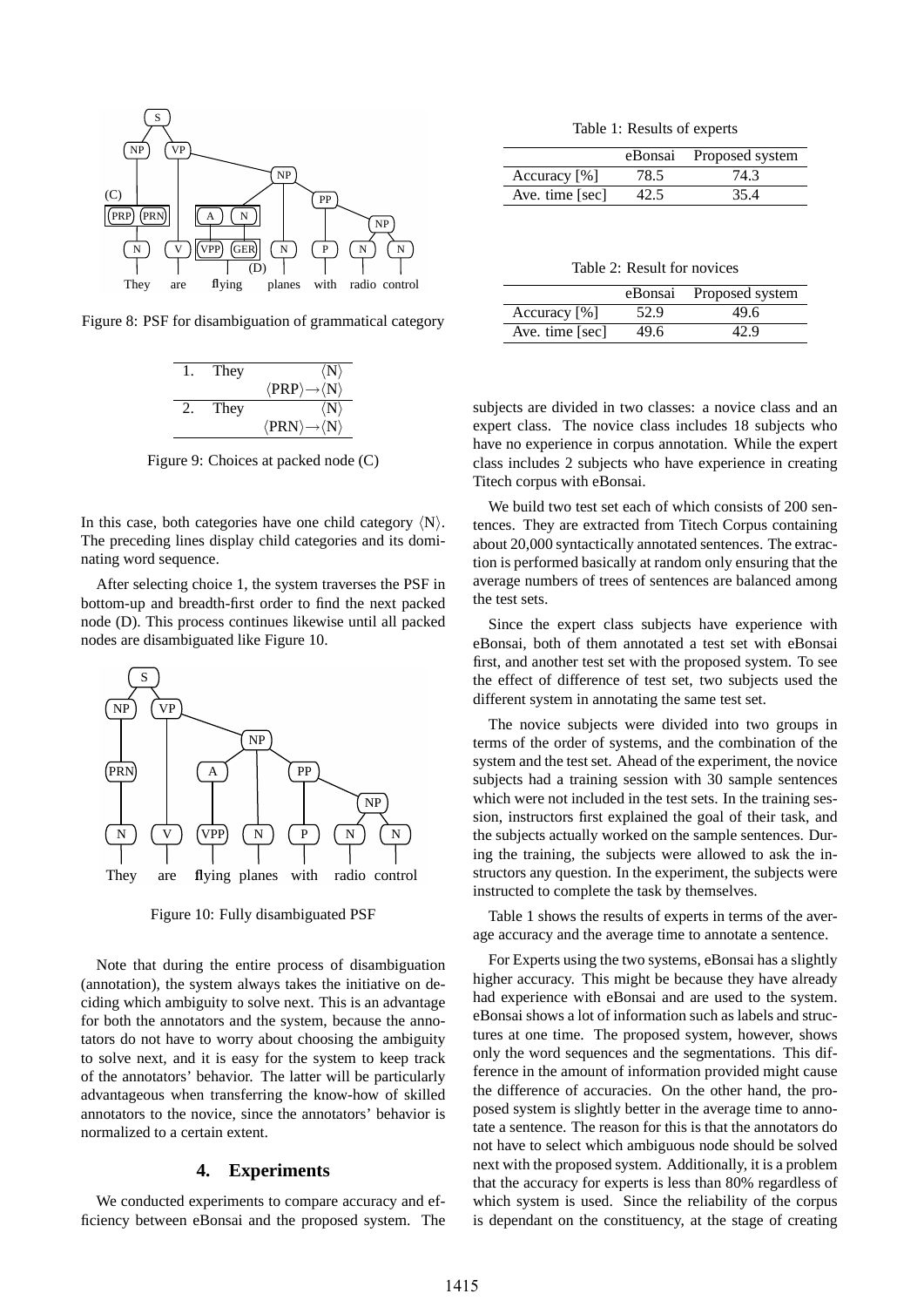syntactically annotated corpora the accuracy also has to be high. Since we have only two experts subjects, the result is not conclusive.

The same tendency is observed in the novice case as shown in Table 2. We conducted a t-test on accuracy and average time and found that there is no significant difference in accuracy but some difference in average time at  $P = 0.01$ .

Comparing the results of novices and experts, we find that accuracy is drastically different. This comes from the difference of knowledge about grammars based on which the subjects annotate the corpus. Our tutorial might not be enough to make the subjects understand the grammars and the annotation criteria.

We could not observe any significant effect of the order of systems to use, and the combination of the system and the test set for the novice subjects.

To summarize, we can mildly claim that at least for novice annotators, the proposed system is more efficient while keeping annotation accuracy comparable with eBonsai.

We evaluated the performance of the probabilistic parsing models (PCFG and PGLR (Inui et al., 2000)) with the same test sets. All sentences in Titech Corpus except for those used in the experiments were used for training the probabilistic models. The syntactic tree with the highest probability were considered as output for each sentence. The result is shown in Table 3.

Table 3: Performance of probabilistic models

|                       | PCFG. | PGLR |
|-----------------------|-------|------|
| No. of correct parses | 168   | 196  |
| Accuracy $[\%]$       | 42.0  | 49.0 |

It turned out that the performance of the probabilistic models are comparable with average novice annotators. We suspected several novice subjects whose performance is lower than the probabilistic models.They might not well understand the goal of the task. There were 12 subjects whose performance was worse than the PGLR model, and 7 subjects worse than the PCFG model.

We devided novice subjects to 4 groups those whose accuracies are lower and higher than the probabilistic model with both systems respectively and examined the tendency.

- <**PCFG**: 7 novices whose accuracies are lower than PCFG model.
- >**PCFG**: 11 novices whose accuracies are higher than PCFG model.
- <**PGLR**: 12 novices whose accuracies are lower than PGLR model.
- >**PGLR**: 6 novices whose accuracies are higher than PGLR model.

Table 4 and Table 5 show the accuracy and the average time respectively.

Table 4: Accuracy of each group(%)

|                 | $\epsilon$ PCFG | $>$ PCFG | $\leq$ PGLR | $>$ PGLR |
|-----------------|-----------------|----------|-------------|----------|
| eBonsai         |                 | 60.4     |             |          |
| Proposed system | 35.1            | 58.8     |             | 65.2     |

Table 5: Ave. time of each group (sec.)

|                 | $\epsilon$ PCFG | >PCFG | $\leq$ PGLR | $>$ PGLR |
|-----------------|-----------------|-------|-------------|----------|
| eBonsai         | 43.5            | 53.4  | 49.7        | 49.3     |
| Proposed system | 35.9            |       |             | 44.3     |

Regardless of the systems, the novices whose accuracies are lower tend to work in short time. Comparing to the experts' work time, the novices whose accuracies are higher work in long time. Counterwise, the novices whose accuracies are lower than the probabilistic models might be less understood because of being scarce of the tutorials. We thought that the time was a one of the keys to decide whether the novices were learned enough to acquire knowhows and able to select a correct syntax tree or not.

# **5. Conclusion and future work**

To incorporate functionality of sharing knowledge among annotators in the environment for creating syntactically annotated corpora, we emphasized the importance of normalizing the annotation process. As a first step, this paper proposed a method of system initiative annotation in which the system suggests annotators the order of solving ambiguities. To be more concrete, the system forces annotators to solve ambiguity of constituent structure in a topdown and depth-first manner, and then to solve ambiguity of grammatical category in a bottom-up and breadth-first manner. We implemented the system and conducted the experiments to compare an existing system and the proposed system in terms of annotation accuracy and efficiency. We found that at least for novice annotators, the proposed system is more efficient while keeping annotation accuracy comparable with eBonsai.

Some novice annotators performed worse than probabilistic parsing models, probably due to a lack of the grammatical knowledge and the annotation criteria. Introducing a knowledge sharing functionality could be helpful not only for this sort of annotators but also for all annotators in terms of accuracy. As a future work, we are planing to integrate knowledge sharing functionality into the proposed system and improve the user interface to increase the accuracy.

# **6. References**

- H. Ichikawa, M. Noguchi, T. Hashimoto, T. Tokunaga, and H. Tanaka. 2005. eBonsai: An integrated environment for annotating treebanks. In *The 2nd International Joint Conference on Natural Language Processing.*, Oct.
- K. Inui, V. Sornlertlamvanich, H. Tanaka, and T. Tokunaga, 2000. *Probabilistic GLR Parsing.In Advances in Proba-*